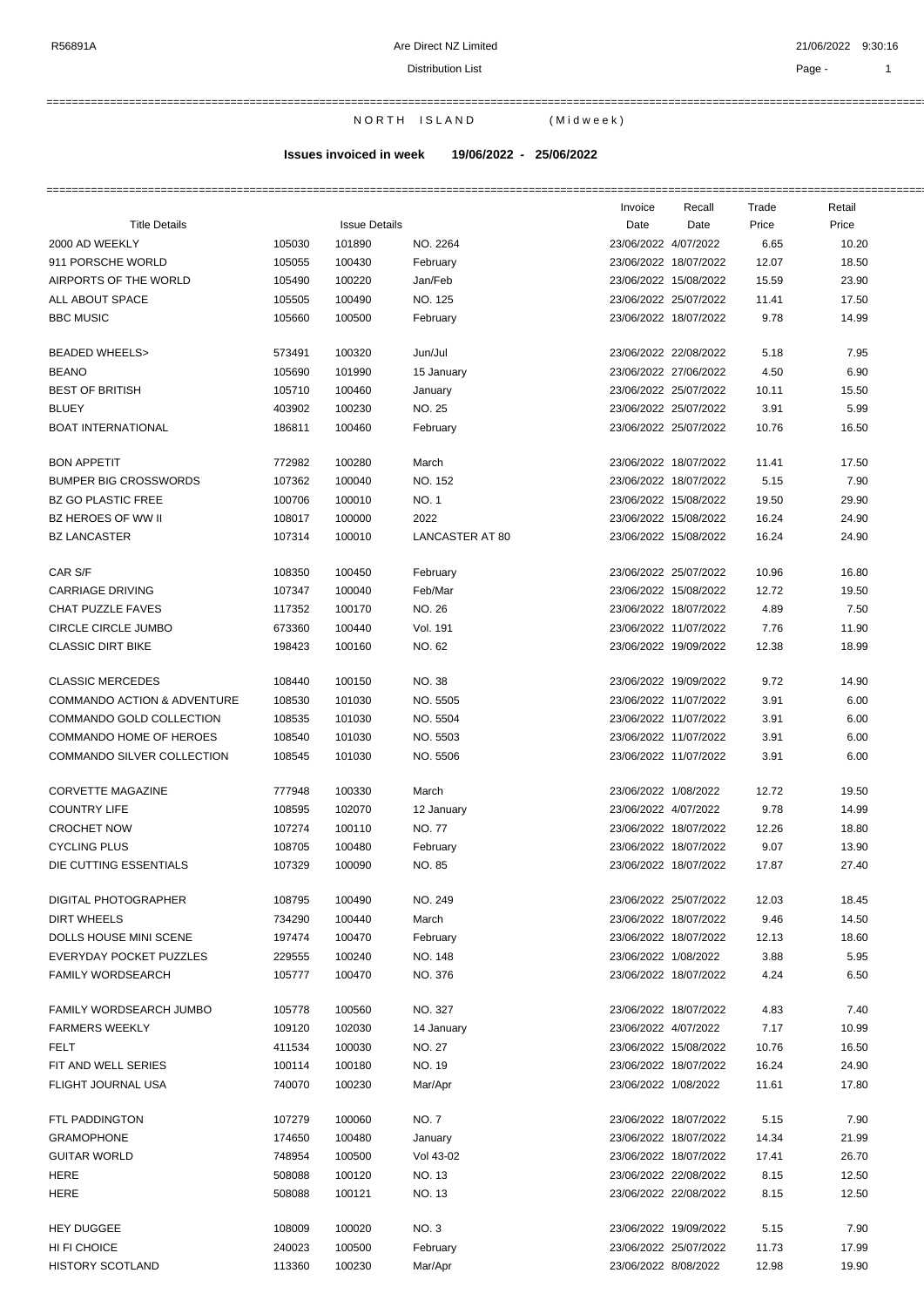===========================================================================================================================================================

N OR TH ISLAND (Midweek)

# **Issues invoiced in week 19/06/2022 - 25/06/2022**

===========================================================================================================================================================

|                              |        |                      |                                                      | Invoice              | Recall                | Trade | Retail |
|------------------------------|--------|----------------------|------------------------------------------------------|----------------------|-----------------------|-------|--------|
| <b>Title Details</b>         |        | <b>Issue Details</b> |                                                      | Date                 | Date                  | Price | Price  |
| HUNTERS JOURNAL>             | 552299 | 100110               | NO. 12                                               |                      | 23/06/2022 29/08/2022 | 13.04 | 19.99  |
| <b>INSIDE UNITED</b>         | 100095 | 100160               | January                                              |                      | 23/06/2022 18/07/2022 | 10.37 | 15.90  |
|                              |        |                      |                                                      |                      |                       |       |        |
| INSPIRED FOR LIFE SERIES     | 100079 | 100220               | NO. 31                                               |                      | 23/06/2022 18/07/2022 | 9.78  | 14.99  |
| <b>INTERNATIONAL EXPRESS</b> | 109630 | 102200               | 23 June                                              | 23/06/2022 4/07/2022 |                       | 6.49  | 9.95   |
| <b>LETS KNIT</b>             | 109770 | 100480               | February                                             |                      | 23/06/2022 25/07/2022 | 16.30 | 24.99  |
| LONDON REVIEW OF BOOKS       | 216391 | 100890               | $V43-23$                                             |                      | 23/06/2022 11/07/2022 | 10.17 | 15.60  |
| LOV BIG CROSSWORD            | 405360 | 100540               | NO. 358                                              |                      | 23/06/2022 18/07/2022 | 6.20  | 9.50   |
|                              |        |                      |                                                      |                      |                       |       |        |
| LOV CLUEWORDS                | 405365 | 100520               | NO. 189                                              |                      | 23/06/2022 25/07/2022 | 6.20  | 9.50   |
| LOV CODE CRACKERS            | 405490 | 100250               | NO. 128                                              |                      | 23/06/2022 22/08/2022 | 6.20  | 9.50   |
| LOV HANDY CROSSWORDS         | 405400 | 100250               | NO. 133                                              |                      | 23/06/2022 22/08/2022 | 4.53  | 6.95   |
| LOV HANDY KILLER SUDOKU>     | 405415 | 100250               | NO. 94                                               |                      | 23/06/2022 22/08/2022 | 4.53  | 6.95   |
| LOVE EMBROIDERY              | 100102 | 100200               | <b>NO. 22</b>                                        |                      | 23/06/2022 18/07/2022 |       | 16.95  |
|                              |        |                      |                                                      |                      |                       | 11.05 |        |
| LOVE OF QUILTING             | 804500 | 100410               | Mar/Apr                                              |                      | 23/06/2022 18/07/2022 | 15.59 | 23.90  |
| <b>M&amp;B DISCOUNT B</b>    | 406860 | 118370               | WILDERNESS HIDEOUT/TRACING A F23/06/2022 25/07/2022  |                      |                       | 11.08 | 16.99  |
| <b>M&amp;B DISCOUNT B</b>    | 406860 | 118380               | STOLEN NIGHTS WITH THE KING                          |                      | 23/06/2022 25/07/2022 | 5.86  | 8.99   |
| <b>M&amp;B DISCOUNT B</b>    | 406860 | 118390               | THE KISS SHE CLAIMED FROM THE 23/06/2022 25/07/2022  |                      |                       | 5.86  | 8.99   |
| <b>M&amp;B DISCOUNT B</b>    | 406860 | 118400               | HER SECRET ROYAL DILEMMA                             |                      | 23/06/2022 25/07/2022 | 5.86  | 8.99   |
|                              |        |                      |                                                      |                      |                       |       |        |
| <b>M&amp;B DISCOUNT B</b>    | 406860 | 118410               | CINDERELLA IN THE BILLIONAIRE'                       |                      | 23/06/2022 25/07/2022 | 5.86  | 8.99   |
| <b>M&amp;B DISCOUNT B</b>    | 406860 | 118420               | UNDONE BY HER ULTRA-RICH BOSS 23/06/2022 25/07/2022  |                      |                       | 5.86  | 8.99   |
| <b>M&amp;B DISCOUNT B</b>    | 406860 | 118430               | A SCANDAL MADE AT MIDNIGHT                           |                      | 23/06/2022 25/07/2022 | 5.86  | 8.99   |
| <b>M&amp;B DISCOUNT B</b>    | 406860 | 118440               | A BABY TO TAME THE WOLFE                             |                      | 23/06/2022 25/07/2022 | 5.86  | 8.99   |
|                              |        |                      |                                                      |                      |                       |       |        |
| <b>M&amp;B DISCOUNT B</b>    | 406860 | 118450               | THE PRINCESS HE MUST MARRY                           |                      | 23/06/2022 25/07/2022 | 5.86  | 8.99   |
| <b>M&amp;B DISCOUNT B</b>    | 406860 | 118490               | SHERIFF IN THE SADDLE/EYEWITNE 23/06/2022 25/07/2022 |                      |                       | 11.08 | 16.99  |
| <b>M&amp;B DISCOUNT B</b>    | 406860 | 118500               | RETRACING THE INVESTIGATION/CL 23/06/2022 25/07/2022 |                      |                       | 11.08 | 16.99  |
| <b>M&amp;B DISCOUNT B</b>    | 406860 | 118510               | ALPHA TRACKER/CANYON CRIME SCE3/06/2022 25/07/2022   |                      |                       | 11.08 | 16.99  |
| <b>M&amp;B DISCOUNT B</b>    | 406860 | 118520               | COLTON'S SECRET SABOTAGE/OPER28/06/2022 25/07/2022   |                      |                       | 11.08 | 16.99  |
| <b>M&amp;B DISCOUNT B</b>    | 406860 | 118530               | AMBUSH AT HEARTBREAK RIDGE/HER3/06/2022 25/07/2022   |                      |                       | 11.08 | 16.99  |
|                              |        |                      |                                                      |                      |                       |       |        |
| <b>M&amp;B DISCOUNT B</b>    | 406860 | 118540               | COLD CASE KILLER PROFILE/FATAL 23/06/2022 25/07/2022 |                      |                       | 11.08 | 16.99  |
| <b>M&amp;B DISCOUNT B</b>    | 406860 | 118550               | UNDERCOVER ASSIGNMENT/RANCH 2006/2022 25/07/2022     |                      |                       | 11.08 | 16.99  |
| <b>M&amp;B DISCOUNT B</b>    | 406860 | 118590               | THE DEBUTANTE'S SECRET/THE SHO23/06/2022 25/07/2022  |                      |                       | 11.08 | 16.99  |
| <b>M&amp;B DISCOUNT B</b>    | 406860 | 118600               | THE WIFE THE MARQUESS LEFT BEH23/06/2022 25/07/2022  |                      |                       | 11.08 | 16.99  |
| <b>M&amp;B DISCOUNT C</b>    | 406865 | 118380               | STOLEN NIGHTS WITH THE KING                          |                      | 23/06/2022 25/07/2022 | 5.86  | 8.99   |
|                              |        |                      |                                                      |                      |                       |       |        |
| M&B DISCOUNT C               | 406865 | 118390               | THE KISS SHE CLAIMED FROM THE 23/06/2022 25/07/2022  |                      |                       | 5.86  | 8.99   |
| <b>M&amp;B DISCOUNT C</b>    | 406865 | 118410               | CINDERELLA IN THE BILLIONAIRE'                       |                      | 23/06/2022 25/07/2022 | 5.86  | 8.99   |
| <b>M&amp;B DISCOUNT C</b>    | 406865 | 118420               | UNDONE BY HER ULTRA-RICH BOSS 23/06/2022 25/07/2022  |                      |                       | 5.86  | 8.99   |
| <b>M&amp;B DISCOUNT C</b>    | 406865 | 118430               | A SCANDAL MADE AT MIDNIGHT                           |                      | 23/06/2022 25/07/2022 | 5.86  | 8.99   |
| <b>M&amp;B DISCOUNT C</b>    | 406865 | 118440               | A BABY TO TAME THE WOLFE                             |                      | 23/06/2022 25/07/2022 | 5.86  | 8.99   |
|                              |        |                      |                                                      |                      |                       |       |        |
| <b>M&amp;B DISCOUNT C</b>    | 406865 | 118450               | THE PRINCESS HE MUST MARRY                           |                      | 23/06/2022 25/07/2022 | 5.86  | 8.99   |
| M&B DISCOUNT C               | 406865 | 118460               | A PARAMEDIC TO CHANGE HER LIFE 23/06/2022 25/07/2022 |                      |                       | 11.08 | 16.99  |
| M&B DISCOUNT C               | 406865 | 118470               | THE NIGHT THEY NEVER FORGOT/TH23/06/2022 25/07/2022  |                      |                       | 11.08 | 16.99  |
| M&B DISCOUNT C               | 406865 | 118590               | THE DEBUTANTE'S SECRET/THE SHO23/06/2022 25/07/2022  |                      |                       | 11.08 | 16.99  |
| M&B DISCOUNT C               | 406865 | 118600               | THE WIFE THE MARQUESS LEFT BEH23/06/2022 25/07/2022  |                      |                       | 11.08 | 16.99  |
| <b>M&amp;B DISCOUNT D</b>    | 406870 | 118370               | WILDERNESS HIDEOUT/TRACING A F23/06/2022 25/07/2022  |                      |                       | 11.08 | 16.99  |
|                              |        |                      |                                                      |                      |                       |       |        |
| M&B DISCOUNT D               | 406870 | 118380               | STOLEN NIGHTS WITH THE KING                          |                      | 23/06/2022 25/07/2022 | 5.86  | 8.99   |
| <b>M&amp;B DISCOUNT D</b>    | 406870 | 118390               | THE KISS SHE CLAIMED FROM THE 23/06/2022 25/07/2022  |                      |                       | 5.86  | 8.99   |
| <b>M&amp;B DISCOUNT D</b>    | 406870 | 118400               | HER SECRET ROYAL DILEMMA                             |                      | 23/06/2022 25/07/2022 | 5.86  | 8.99   |
| M&B DISCOUNT D               | 406870 | 118410               | CINDERELLA IN THE BILLIONAIRE'                       |                      | 23/06/2022 25/07/2022 | 5.86  | 8.99   |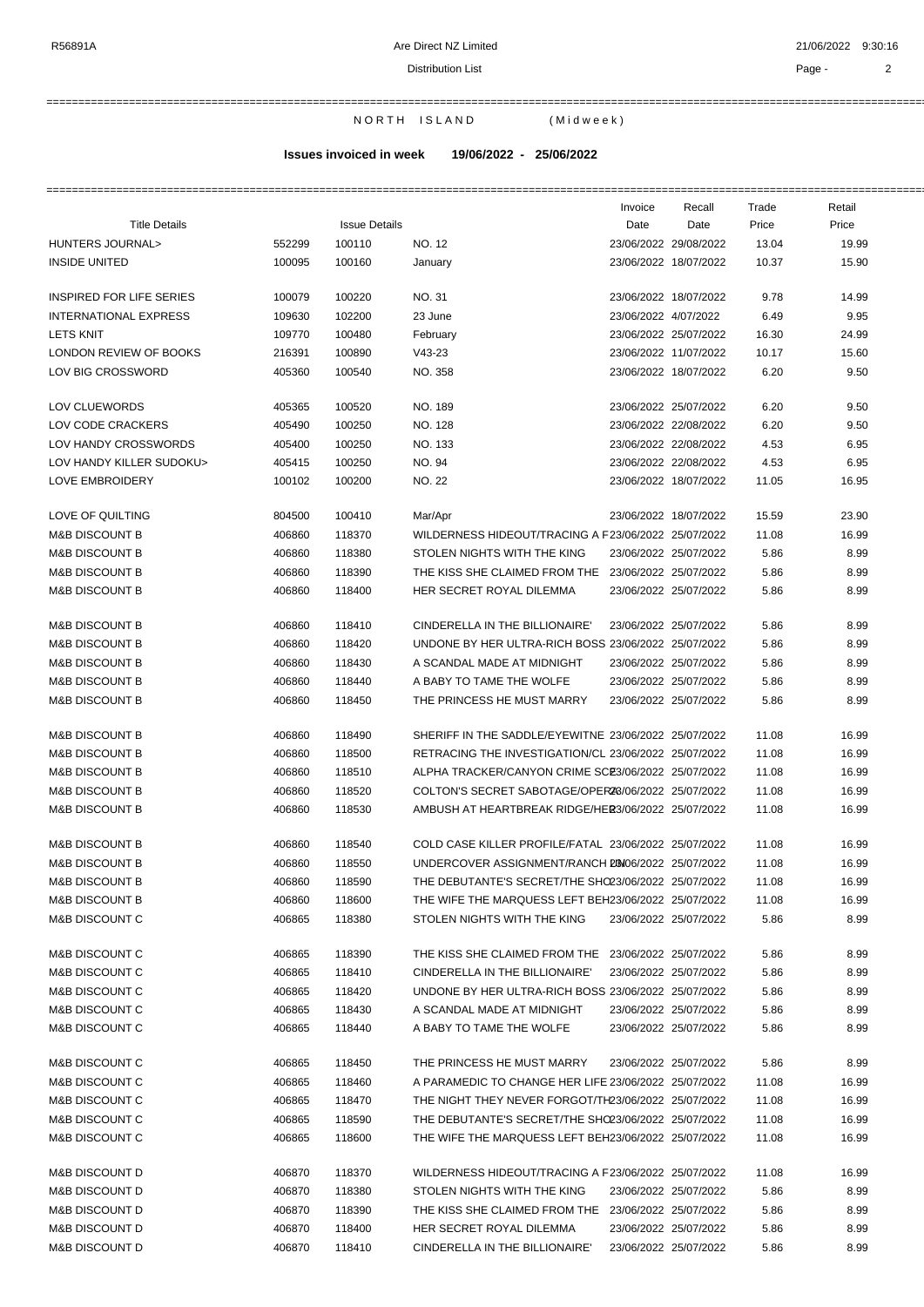## Distribution List **Page - 3**

===========================================================================================================================================================

N OR TH ISLAND (Midweek)

# **Issues invoiced in week 19/06/2022 - 25/06/2022**

|                      |        |                      |                                                     | Invoice | Recall                | Trade      | Retail |
|----------------------|--------|----------------------|-----------------------------------------------------|---------|-----------------------|------------|--------|
| <b>Title Details</b> |        | <b>Issue Details</b> |                                                     | Date    | Date                  | Price      | Price  |
| M&B DISCOUNT D       | 406870 | 118420               | UNDONE BY HER ULTRA-RICH BOSS 23/06/2022 25/07/2022 |         |                       | 5.86       | 8.99   |
| $\mathbf{M}$         | 100070 | $\overline{A}$       |                                                     |         | 00/00/0000 05/07/0000 | $F \Omega$ | 0.00   |

| <b>M&amp;B DISCOUNT D</b>   | 406870 | 118420 | UNDONE BY HER ULTRA-RICH BOSS 23/06/2022 25/07/2022  |                      |                       | 5.86  | 8.99  |
|-----------------------------|--------|--------|------------------------------------------------------|----------------------|-----------------------|-------|-------|
| <b>M&amp;B DISCOUNT D</b>   | 406870 | 118430 | A SCANDAL MADE AT MIDNIGHT                           |                      | 23/06/2022 25/07/2022 | 5.86  | 8.99  |
| <b>M&amp;B DISCOUNT D</b>   | 406870 | 118440 | A BABY TO TAME THE WOLFE                             |                      | 23/06/2022 25/07/2022 | 5.86  | 8.99  |
| <b>M&amp;B DISCOUNT D</b>   | 406870 | 118450 | THE PRINCESS HE MUST MARRY                           |                      | 23/06/2022 25/07/2022 | 5.86  | 8.99  |
| <b>M&amp;B DISCOUNT D</b>   | 406870 | 118460 | A PARAMEDIC TO CHANGE HER LIFE 23/06/2022 25/07/2022 |                      |                       | 11.08 | 16.99 |
| <b>M&amp;B DISCOUNT D</b>   | 406870 | 118470 | THE NIGHT THEY NEVER FORGOT/TH23/06/2022 25/07/2022  |                      |                       | 11.08 | 16.99 |
| <b>M&amp;B DISCOUNT D</b>   | 406870 | 118480 | FLING WITH HER LONG-LOST SURGE23/06/2022 25/07/2022  |                      |                       | 11.08 | 16.99 |
| <b>M&amp;B DISCOUNT D</b>   | 406870 | 118490 | SHERIFF IN THE SADDLE/EYEWITNE 23/06/2022 25/07/2022 |                      |                       | 11.08 | 16.99 |
| <b>M&amp;B DISCOUNT D</b>   | 406870 | 118500 | RETRACING THE INVESTIGATION/CL 23/06/2022 25/07/2022 |                      |                       | 11.08 | 16.99 |
| <b>M&amp;B DISCOUNT D</b>   | 406870 | 118510 | ALPHA TRACKER/CANYON CRIME SCE3/06/2022 25/07/2022   |                      |                       | 11.08 | 16.99 |
| <b>M&amp;B DISCOUNT D</b>   | 406870 | 118520 | COLTON'S SECRET SABOTAGE/OPER28/06/2022 25/07/2022   |                      |                       | 11.08 | 16.99 |
| <b>M&amp;B DISCOUNT D</b>   | 406870 | 118530 | AMBUSH AT HEARTBREAK RIDGE/HER3/06/2022 25/07/2022   |                      |                       | 11.08 | 16.99 |
| <b>M&amp;B DISCOUNT D</b>   | 406870 | 118540 | COLD CASE KILLER PROFILE/FATAL 23/06/2022 25/07/2022 |                      |                       | 11.08 | 16.99 |
| <b>M&amp;B DISCOUNT D</b>   | 406870 | 118550 | UNDERCOVER ASSIGNMENT/RANCH 20M06/2022 25/07/2022    |                      |                       | 11.08 | 16.99 |
| <b>M&amp;B DISCOUNT D</b>   | 406870 | 118560 | RIVALRY AT PLAY/THE NANNY GAME 23/06/2022 25/07/2022 |                      |                       | 11.08 | 16.99 |
| <b>M&amp;B DISCOUNT D</b>   | 406870 | 118570 | THEIR MARRIAGE BARGAIN/CROSSIN23/06/2022 25/07/2022  |                      |                       | 11.08 | 16.99 |
| <b>M&amp;B DISCOUNT D</b>   | 406870 | 118580 | A COLORADO CLAIM/BLAME IT ON V 23/06/2022 25/07/2022 |                      |                       | 11.08 | 16.99 |
| <b>M&amp;B DISCOUNT D</b>   | 406870 | 118590 | THE DEBUTANTE'S SECRET/THE SHO23/06/2022 25/07/2022  |                      |                       | 11.08 | 16.99 |
| <b>M&amp;B DISCOUNT D</b>   | 406870 | 118600 | THE WIFE THE MARQUESS LEFT BEH23/06/2022 25/07/2022  |                      |                       | 11.08 | 16.99 |
| <b>M&amp;B DISCOUNT E</b>   | 406875 | 118610 | QUILLS - SETTLING OLD SCORES/B 23/06/2022 22/08/2022 |                      |                       | 13.04 | 19.99 |
| <b>M&amp;B DISCOUNT E</b>   | 406875 | 118620 | A ROYAL WEDDING/CROWNED FOR T28/06/2022 25/07/2022   |                      |                       | 11.08 | 16.99 |
| <b>M&amp;B DISCOUNT E</b>   | 406875 | 118630 | FROM FAKE TO FOREVER/THE TYCO03/06/2022 25/07/2022   |                      |                       | 11.08 | 16.99 |
| <b>M&amp;B DISCOUNT E</b>   | 406875 | 118640 | CLAIMED BY A COWBOY/LAST CHANC23/06/2022 25/07/2022  |                      |                       | 11.08 | 16.99 |
| <b>M&amp;B DISCOUNT F</b>   | 406880 | 118620 | A ROYAL WEDDING/CROWNED FOR T28/06/2022 25/07/2022   |                      |                       | 11.08 | 16.99 |
| <b>M&amp;B DISCOUNT F</b>   | 406880 | 118630 | FROM FAKE TO FOREVER/THE TYCO03/06/2022 25/07/2022   |                      |                       | 11.08 | 16.99 |
| <b>M&amp;B DISCOUNT F</b>   | 406880 | 118640 | CLAIMED BY A COWBOY/LAST CHANC23/06/2022 25/07/2022  |                      |                       | 11.08 | 16.99 |
| M2                          | 508150 | 100340 | <b>JULY/AUGUST</b>                                   |                      | 23/06/2022 29/08/2022 | 7.17  | 10.99 |
| MACHINE KNIT MONTHLY        | 219850 | 100490 | February                                             |                      | 23/06/2022 25/07/2022 | 9.46  | 14.50 |
| <b>MEN'S FITNESS</b>        | 109915 | 100470 | February                                             |                      | 23/06/2022 18/07/2022 | 11.02 | 16.90 |
| <b>METRO</b>                | 508240 | 100180 | NO. 435                                              |                      | 23/06/2022 26/09/2022 | 9.75  | 14.95 |
| MUSCULAR DEVELOPMENT        | 784142 | 100460 | February                                             |                      | 23/06/2022 18/07/2022 | 11.61 | 17.80 |
| NAT GEO TRAVELLER UK        | 220225 | 100130 | NO. 99                                               |                      | 23/06/2022 18/07/2022 | 9.20  | 14.10 |
| NEW SCIENTIST               | 405665 | 102160 | 18 June                                              | 23/06/2022 4/07/2022 |                       | 6.52  | 9.99  |
| NZ WILDERNESS>              | 581574 | 100500 | July                                                 |                      | 23/06/2022 18/07/2022 | 7.79  | 11.95 |
| PC GAMER USA                | 721670 | 100480 | March                                                |                      | 23/06/2022 18/07/2022 | 16.63 | 25.50 |
| PC PILOT                    | 110700 | 100230 | Mar/Apr                                              |                      | 23/06/2022 15/08/2022 | 15.98 | 24.50 |
| PHANTOM>                    | 342780 | 100810 | NO. 1919                                             |                      | 23/06/2022 11/07/2022 | 3.10  | 4.75  |
| PHILOSOPHY NOW              | 100096 | 100090 | Feb/Mar                                              | 23/06/2022 1/08/2022 |                       | 9.12  | 13.99 |
| PIP MAGAZINE                | 405905 | 100130 | NO. 24                                               |                      | 23/06/2022 19/09/2022 | 9.10  | 13.95 |
| POCKET WORDSEARCHES         | 236950 | 100250 | NO. 105                                              | 23/06/2022 1/08/2022 |                       | 3.88  | 5.95  |
| PONY MAGAZINE               | 110835 | 100520 | March                                                |                      | 23/06/2022 18/07/2022 | 7.17  | 10.99 |
| POSTER METRO                | 918480 | 100180 | NO. 435                                              |                      | 23/06/2022 26/09/2022 | 0.00  | 0.00  |
| PRIVATE EYE                 | 139443 | 101020 | NO. 1565                                             |                      | 23/06/2022 11/07/2022 | 5.86  | 8.99  |
| PROFI TRACTOR               | 122460 | 100500 | February                                             |                      | 23/06/2022 25/07/2022 | 10.43 | 16.00 |
| PUZZLER SUDOKU>             | 406025 | 100540 | NO. 216                                              |                      | 23/06/2022 25/07/2022 | 4.89  | 7.50  |
| PUZZLIFE PP WORDSEARCH HIDE | 106185 | 100400 | NO. 18                                               |                      | 23/06/2022 18/07/2022 | 4.30  | 6.60  |
| RACECAR ENGINEERING         | 112715 | 100460 | February                                             |                      | 23/06/2022 18/07/2022 | 11.09 | 17.00 |
| RAILFAN & RAILROAD          | 806370 | 100320 | February                                             |                      | 23/06/2022 18/07/2022 | 14.28 | 21.90 |